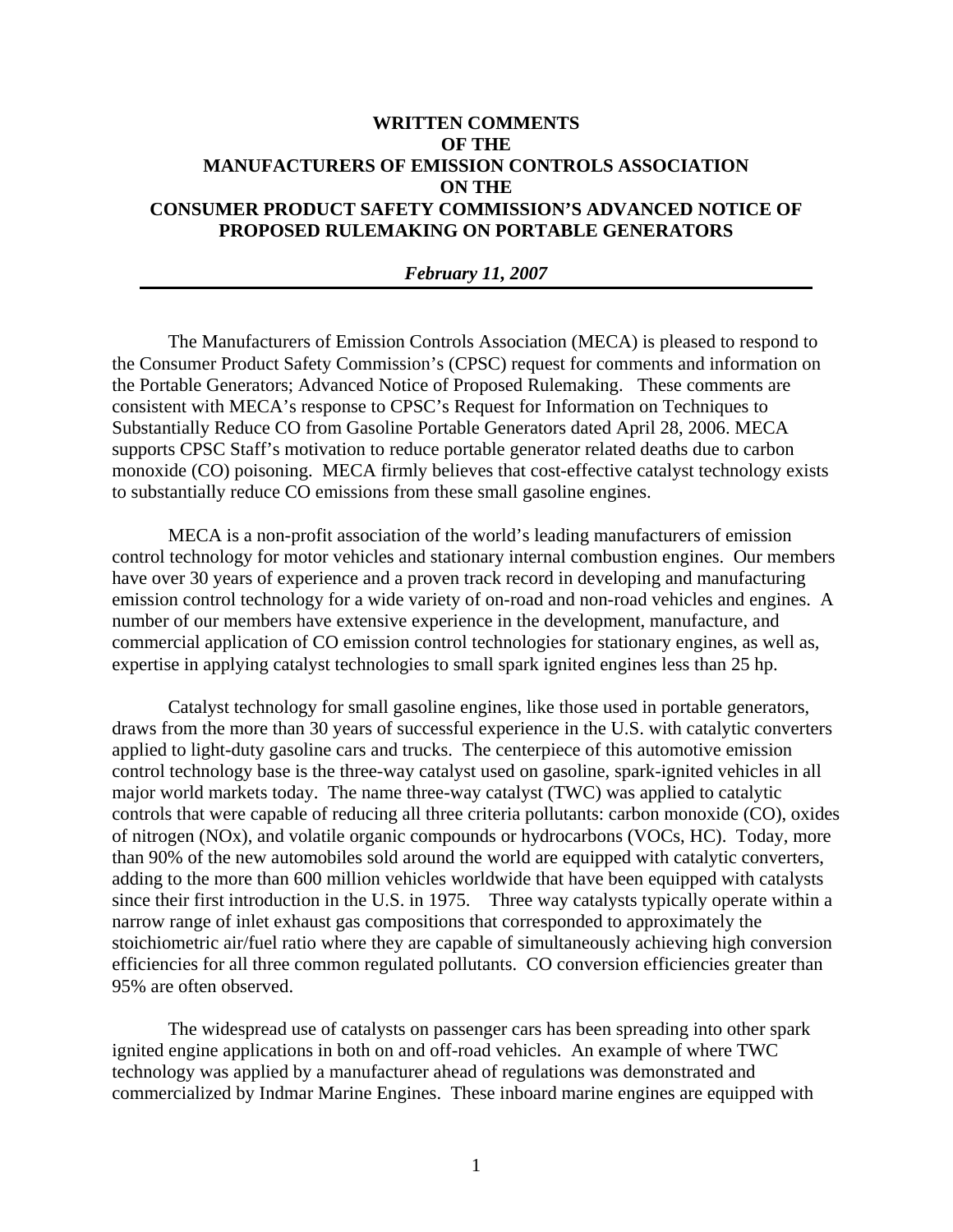catalysts to reduce emissions of CO by more than 50% and smog-forming gases by more than 66% with no reported loss in performance. ([epa.gov/otaq/regs/nonroad/marine/si/420f06057.htm\)](http://epa.gov/otaq/regs/nonroad/marine/si/420f06057.htm).

There are a variety of technical publications and reports available that provide details about the application and performance of catalysts on smaller, four-stroke gasoline engines. The SAE technical publication literature contains many technical papers on the application of catalysts to both two-stroke and four-stroke gasoline engines used on motor scooters and motorcycles. Catalysts have been successfully applied to motor scooters and motorcycles in a variety of world markets (including the U.S., Europe, Taiwan, India, Thailand) to comply with regional emission regulations. Some of these applications include very small displacement engines (e.g., under 200 cc of total engine cylinder displacement). CO conversion efficiencies from applications of catalysts to motor scooters and motorcycles range from 50% to in excess of 90% depending on the system design and the air/fuel ratio at the inlet of the catalyst.

A more direct analogy to portable generator applications can be drawn from catalyst technology that has been successfully applied to a wide variety of small, two and four-stroke gasoline engines such as those on handheld equipment (e.g., chainsaws, leaf blowers, string trimmers), and non-handheld equipment (e.g., lawn mowers, motor scooters, motorcycles, marine engines, and forklift trucks). In many cases these catalyst systems have been specifically engineered to provide high reductions of CO and HC emissions as well as reductions in NOx emissions. The successful application of catalysts to these smaller gasoline engines has required the engineering of exhaust systems that effectively manage exhaust component temperatures, provide for efficient packaging of the catalyst within the exhaust system, include consideration for the safe operation of the engine in the environment, have adequate mechanical and catalytic durability, as well as, reduce exhaust emissions. All of this catalytic system experience can be directly applied to the design of safe, effective, and durable catalyst systems for four-stroke, gasoline portable generators.

MECA is aware of two manufacturers of four-stroke, gasoline generators that are already using properly designed exhaust systems with catalysts to reduce CO emissions by more than 90% compared to uncontrolled levels: Westerbeke Corporation and Kohler Power Systems. Both of these companies have targeted marine applications for these ultra-low CO emitting generators. Westerbeke's line of Safe-CO<sup>TM</sup> generators was introduced in 2004. In 2006, Kohler Power Systems became the second manufacturer to offer portable generators with catalytic converters.

Both the California Air Resources Board (CARB) and the U.S. EPA have recently evaluated the performance of catalysts on Class I (up to 225 cc cylinder displacement) and Class II (225 cc or greater cylinder displacement) gasoline four-stroke engines used in off-road applications of non-handheld equipment (e.g., lawn mowers, riding tractors, portable generators). In these test programs, catalysts were shown to perform effectively, over extended hours of operation, in reducing hydrocarbon, NOx, and CO exhaust emissions. The ARB test program was concluded in 2004 and a final report is available on the ARB website at: [www.arb.ca.gov/msprog/offroad/sore/sore.htm](http://www.arb.ca.gov/msprog/offroad/sore/sore.htm) (listed as "Durability of Low Emissions Small Off-Road Engines – Final Report"). EPA issued a report in March 2006 ("EPA Technical Study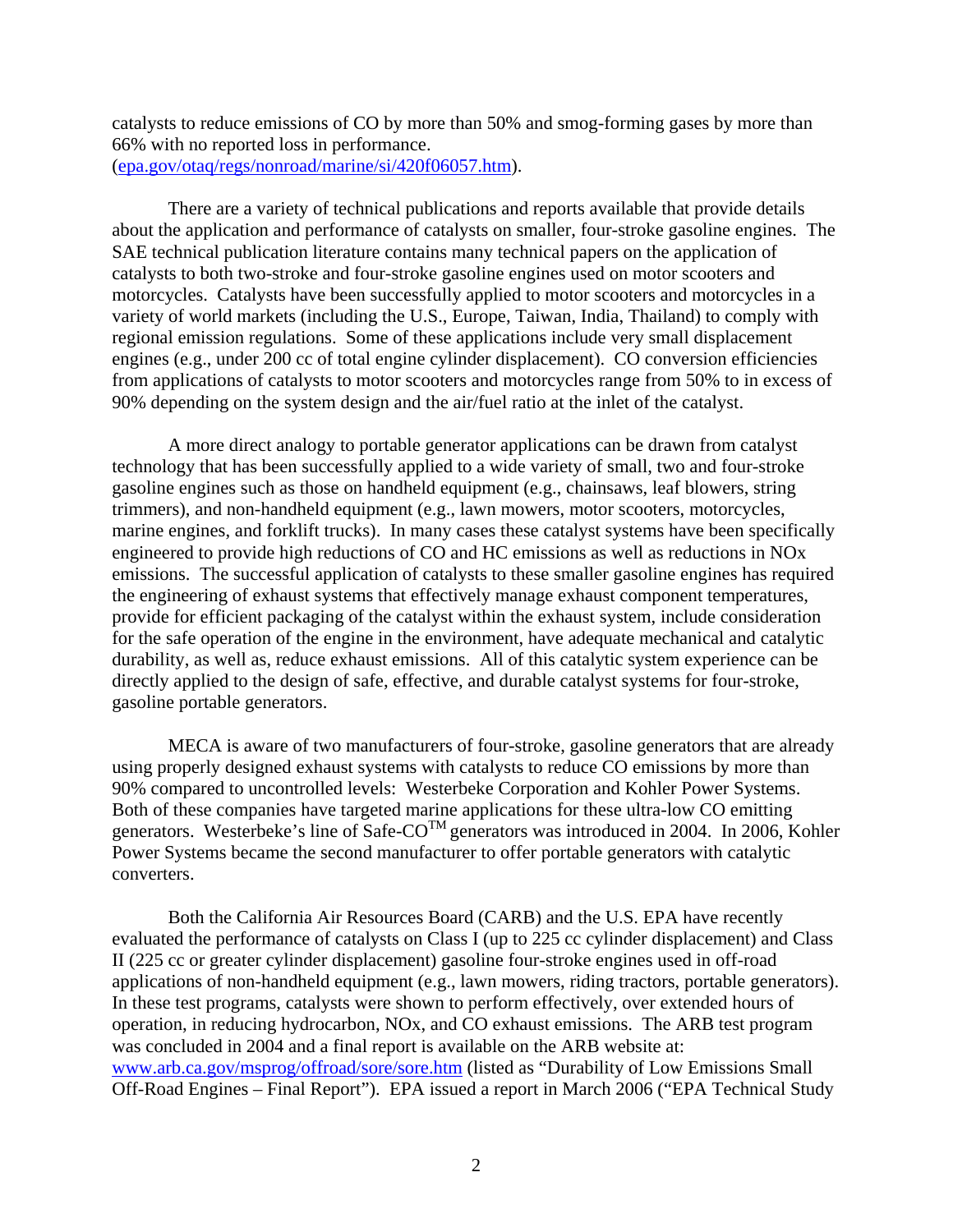on the Safety of Emission Controls for Nonroad Spark-Ignition Engines < 50 Horsepower") on their small engine test program. This 2006 EPA report is available at: [www.epa.gov/otaq/equip](http://www.epa.gov/otaq/equip-ld.htm)[ld.htm.](http://www.epa.gov/otaq/equip-ld.htm)

The ARB and EPA studies show that catalysts can be integrated into the existing muffler designs used on these small engines and provide significant reductions in exhaust emissions. The ARB test program was completed in advance of ARB approving Tier 3 emission standards for Class I and Class II engines that began in the 2007. The EPA study, in particular, addressed emission performance and safety issues with the implementation of catalysts on these small engines and concluded that the application of catalysts to these small gasoline engines would not cause any incremental increase in risk of fire or burn to consumers. The focus, in terms of emissions control, for both the ARB and EPA test programs was the reduction of hydrocarbon and NOx exhaust emissions from these small gasoline engines. CO emission performance of the catalyst system designs were also evaluated and ranged from 50% to greater than 70% depending on system design and air/fuel ratio of the exhaust components present at the inlet of the catalyst.

The published experience of catalyst performance on four-stroke gasoline engines indicates that high efficiencies for reducing CO emissions are strongly influenced by the air/fuel stoichiometry in the exhaust upstream of the catalyst. Maximum reduction efficiencies for all three regulated pollutants (hydrocarbons, CO, NOx) can be obtained if the air/fuel ratio of the exhaust stream is controlled to be near the stoichiometric ratio of reducing and oxidizing components in the exhaust stream. At or near this stoichiometric air/fuel ratio, catalyst efficiencies can be well in excess of 90% for all three pollutants provided that the catalyst temperature is above its activation temperature (typically  $350^{\circ}$ C or higher), and that a reasonable catalyst volume relative to the volumetric flow of exhaust gas is contained in the system. MECA believes that the ultra-low CO emission generators offered by Westerbeke and Kohler employ this type of strategy (controlled exhaust air/fuel ratio near the stoichiometric point) to achieve high CO conversion efficiencies across a catalyst. In automotive or larger four-stroke motorcycle catalyst applications, this precise air/fuel control is achieved using a closed-loop control strategy that employs an oxygen sensor present in the exhaust, upstream of the catalyst. The sensor provides a feedback loop to the engine's intake air and fuel metering system.

The modest CO conversion efficiencies using catalysts (e.g., 30-60%) reported by ARB and EPA in their small engine test programs are generally indicative of engine operation under net fuel-rich conditions. Small gasoline engines are often designed to operate in a net fuel-rich condition to limit combustion and exhaust temperatures as a means of managing engine component durability. In net fuel-rich exhaust conditions, high CO catalyst efficiencies can also be achieved through use of some type of air introduction into the exhaust down stream of the engine. This strategy is generally termed secondary air injection. Air injection into the exhaust shifts the air/fuel ratio of the exhaust to a leaner (more oxygen rich) condition upstream of the catalyst and favors oxidation of CO and hydrocarbons over the catalyst. Lean exhaust conditions, however, are less favorable for the reduction of NOx over a precious metal-based, three-way catalyst. Both the ARB and EPA small engine test programs include examples of the use of secondary air injection into the exhaust, typically through some type of passive, venturibased approach.